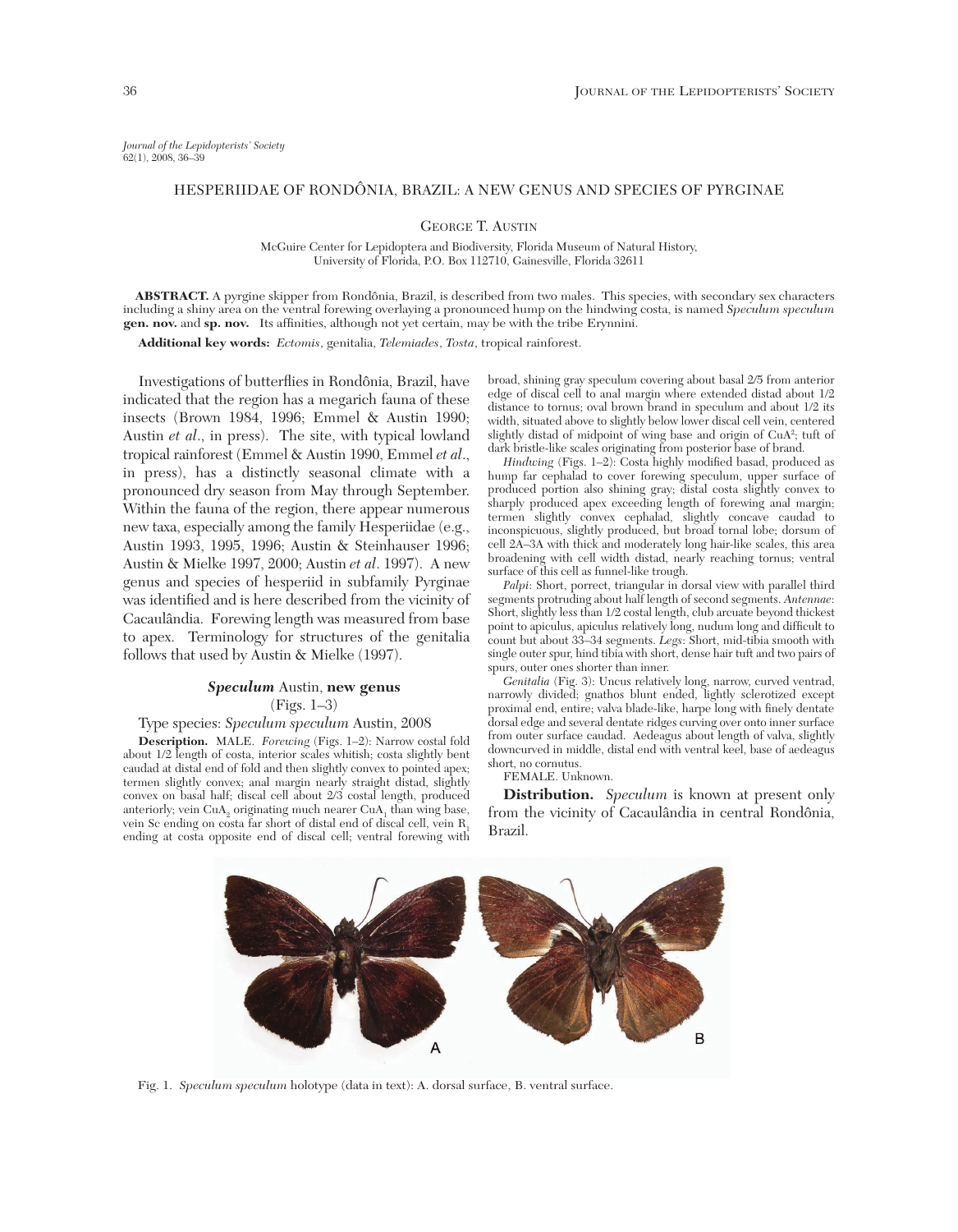**Etymology.** The genus is named after the shining gray areas on the ventral forewing and basal portions of the costa of the dorsal hindwing. *Speculum* is a neuter noun meaning "mirror" in Latin.

**Diagnosis and discussion.** The affinities of this new and apparently monotypic genus are equivocal. The bend in the costa of the forewing suggests that it is of the tribe Erynnini Brues & Carpenter, 1932 as defined by Warren (2006). Within this tribe, *Tosta* Evans, 1953, includes a species (*Tosta tosta* Evans, 1953) with an expanded costa on the hindwing and a *speculum* on the ventral forewing. *Tosta*, a genus that was suggested as paraphyletic (Warren 2006), differs in several respects from *Speculum*. The seven species now included in *Tosta* (Mielke 2005) have a very short discal cell on the forewing (as nearly universal among Erynnini, Warren 2006), a shorter nudum (21*–*24 segments), a broad and often divided uncus, and very different valvae. *Tosta tosta* itself (after Evans 1953) has no costal fold, has a brand at the base of the costa of the dorsal hindwing, has no brand within the speculum, and has a hind tibial tuft entering a thoracic pouch. Its



Fig. 2. *Speculum speculum* – wing venation and secondary sexual characters (ventral surface).

genitalia are very different from those of *Speculum* (see figure in Evans 1953). The genitalia of *Speculum*, while possessing elongate valvae as do many Erynnini, are symmetrical unlike most others within the tribe (Warren 2006).

Other taxa with prominent specula include *Ectomis* Mabille, 1878 (Eudaminae) represented by a single species *Plesioneura cythna* Hewitson, 1878. On this, the forewing has no costal fold, vein CuA<sub>2</sub> originates at the base of the forewing, vein Sc ends over the end of the discal cell, there is a double hair tuft in front of the *speculum* and no brand, and the antenna has a nudum of 25 segments (Evans 1953). The male genitalia of *Ectomis* have a relatively broad uncus with lateral processes, the end of the gnathos is pointed, and the dorsal ridge of the harpe is not dentate.

*Papilio corbulo* Stoll 1783, another eudamine and once included in a monotypic genus *Pardalus* Mabille, 1903, has now been subsumed within *Telemiades* Hübner, 1819 (Burns & Janzen 2005). That species has a costal fold similar to Speculum, vein CuA<sub>2</sub> arising about  $1/2$  the distance from the wing base and  $CuA<sub>1</sub>$ , and a speculum with a brand on the ventral forewing. The speculum on *Telemiades corbulo*, however, is broader, extending 2/3 the distance to the termen, does not extend into the discal cell or above vein  $CuA_{2}$ , and the pale yellowish brand lies above vein 2A. The costa of the hindwing is somewhat produced, but not nearly as grotesquely as on *Speculum*. Additionally, the dorsal hindwing has a large thick hair tuft arising from above the base of the discal cell. The nudum of the antenna has 24*–*27 segments. The male genitalia are very different from those of *Speculum* with a broad and undivided uncus, two pairs of lateral processes from the tegumen, and a very different harpe. Further, *T. corbulo*, like other *Telemiades*, have cornuti (*e.g.*, Burns & Janzen 2005) that *Speculum* lacks.

# *Speculum speculum* Austin, **new species** (Figs. 1*–*3)

**Description.** MALE. Wings: Forewing length = 21.3 mm (holotype), 20.1 mm (paratype); wing shape and other structural characters given above in description of genus; dorsal surface dark brownish black; basal half of forewing, basal third of hindwing, and vague postmedial bands on both wings darker, nearly black; postmedial of forewing offset distad cephalad of vein  $\mathbf{M}_3$ , paler areas of wing with slight reddish sheen in side light; fringes of ground color. Venter similar to dorsum; forewing with postmedial band indiscernable; anal margin gray distad of speculum; gray overscaling anterior to this and on hindwing.

*Head, thorax and abdomen*: Head and body dark brown; head with vague olive-gray scales above palpi; palpi gray-brown on venter; antennae dark brown on dorsum, venter (including nudum) paler gray-brown; legs brown; ventral abdomen whitish-brown with pair of faint brown ventro-lateral lines.

*Genitalia*: Described above in generic description.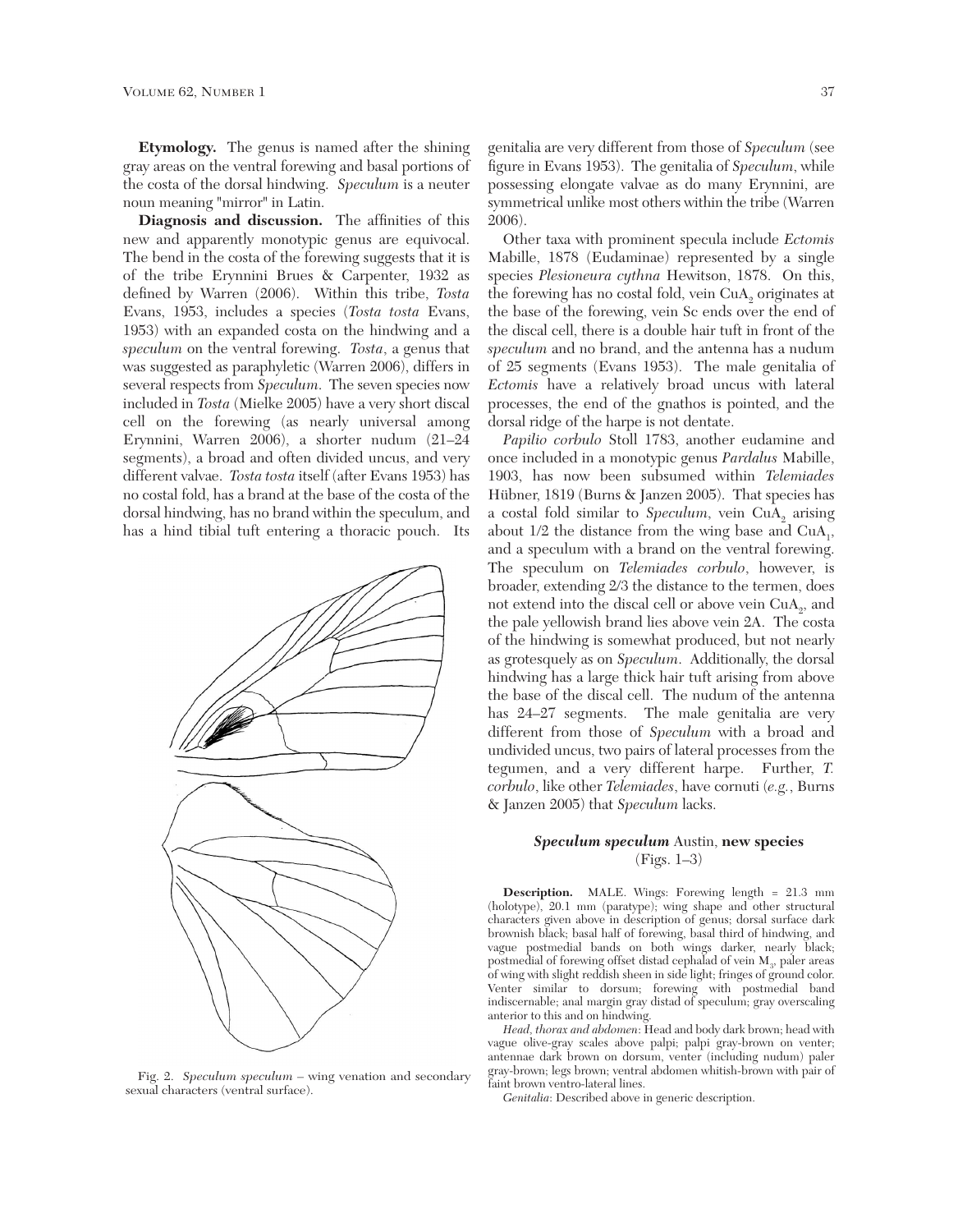

Fig. 3. *Speculum speculum* – genitalia (lateral view of tegumen, saccus, and associated structures; internal lateral view of valva; ventral view of uncus and gnathos; lateral ventral, and dorsal views of aedeagus)